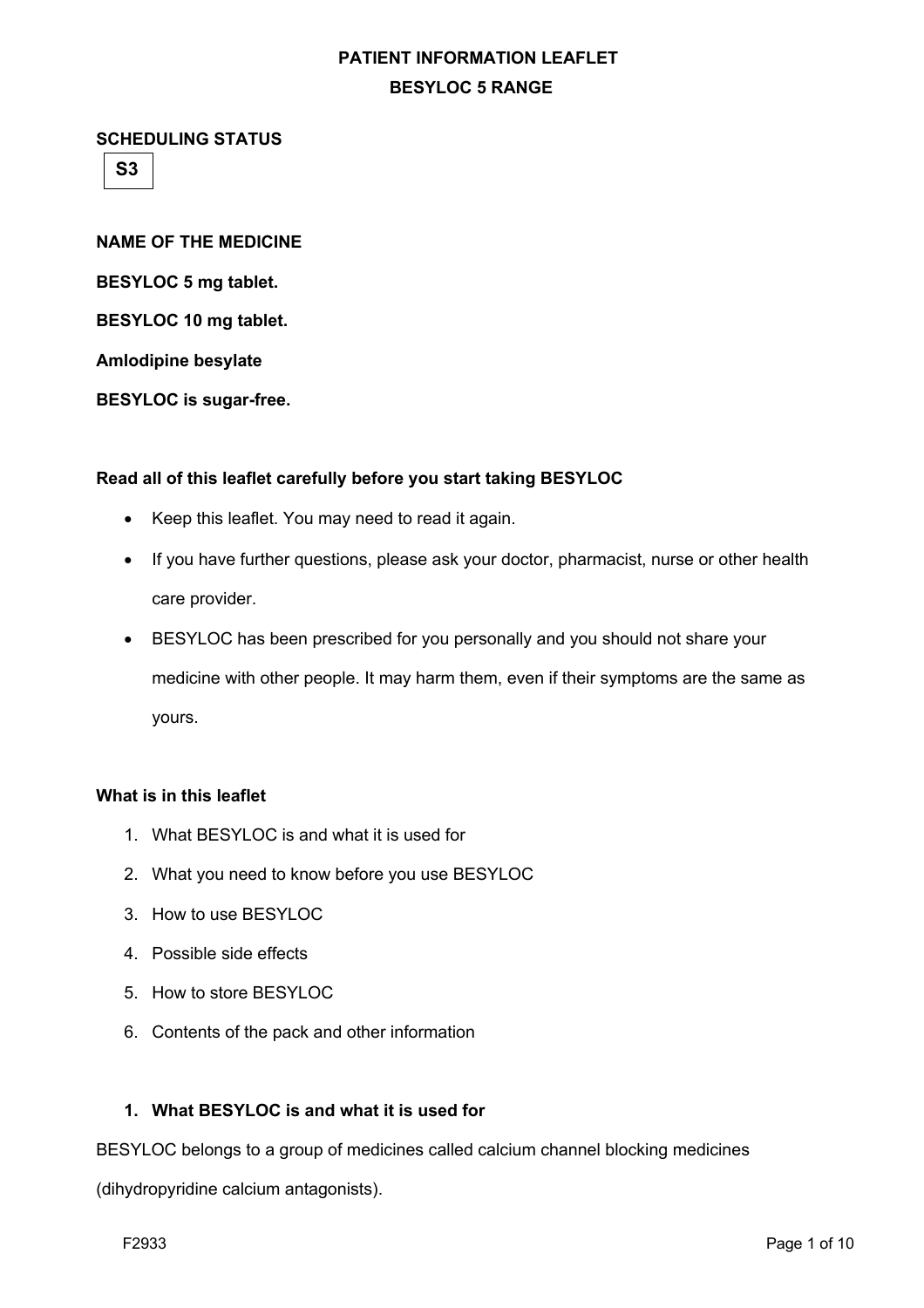BESYLOC may be used alone or in combination with other medicines used to treat high blood pressure and angina.

## **2. What you need to know before you take BESYLOC**

## **Do not take BESYLOC:**

- if you are hypersensitive (allergic) to amlodipine, dihydropyridine (used to lower blood pressure), or to any of the ingredients of BESYLOC (see section 6)
- if you suffer from severe hypotension (severe low blood pressure, symptoms include light headedness or dizziness)
- if you have previously experienced shock which could include cardiogenic shock (this is the term used when blood pressure becomes so low that your heart stops working properly and medical treatment is required)
- if you recently (within the past 28 days) suffered a heart attack
- if the blood flow from the left side of your heart is obstructed (e.g. aortic valve narrowing)
- if you have unstable angina (chest pain which may occur when you are resting)
- if you are pregnant or breastfeeding your baby
- if you are younger than 18 years of age.

### **Warnings and precautions**

### **Take special care with BESYLOC:**

- If your doctor diagnosed you with severe high blood pressure.
- If you suffer from aortic stenosis with symptoms such as fatigue, feeling faint or fainting when exercising and shortness of breath.
- If you experience chest pain when taking BESYLOC.
- If you suffer from diabetes.
- If you need to undergo blood tests, as the use of BESYLOC may interfere with the results.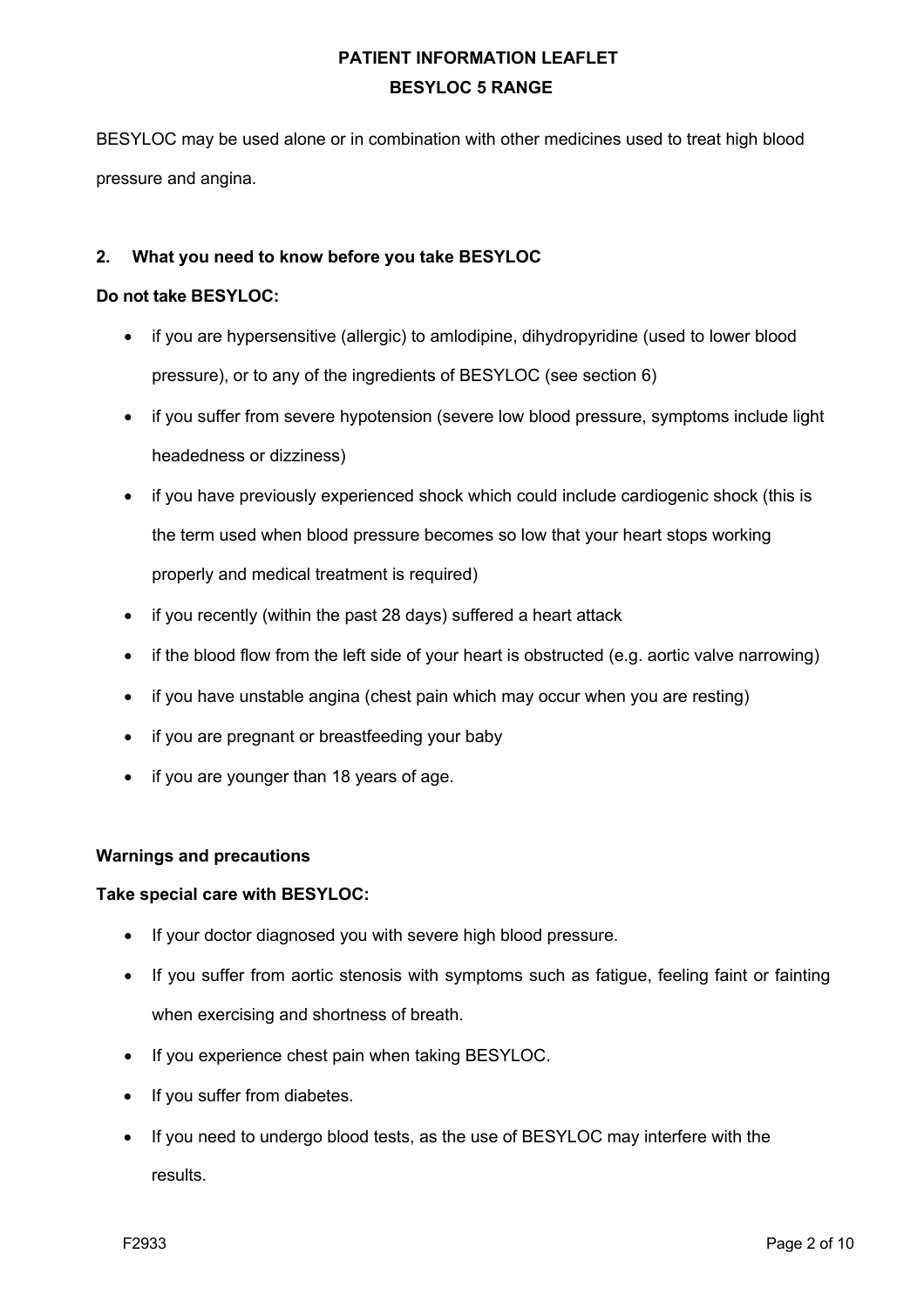- If you are an elderly patient.
- If you suffer from severe kidney problems.
- If you suffer from liver problems.
- If you have low blood pressure or other heart conditions.
- If you are younger than 18 years of age.
- If you are about to have a procedure where you would need general anaesthesia.

#### **Other medicines and BESYLOC**

Always tell your health care provider if you are taking any other medicine. (This includes complementary or traditional medicines.)

Medicine that may influence BESYLOC:

- Other medicines for hypertension (high blood pressure) or angina (chest pains), such as nitro-glycerine tablets under the tongue, long acting nitrates, beta-blockers or calcium channel blockers (such as verapamil, diltiazem), as this may increase the levels of BESYLOC in the blood.
- Aldesleukin used in the treatment of kidney cancer and skin melanoma or medicines used to treat mental conditions (antipsychotics), as this may increase the levels of BESYLOC in the blood.
- Grapefruit or grapefruit juice may increase the blood pressure lowering effects of BESYLOC.
- Medicines used to treat diabetes, as the doses of these medicines may need to be adiusted.
- Medicines that alter the heart rate, such as quinidine or procainamide.
- Certain medicines used to treat fits (carbamazepine, phenobarbital, phenytoin), as these may reduce the effect of BESYLOC.
- Sodium valproate (used for epilepsy), as this may increase BESYLOC blood levels.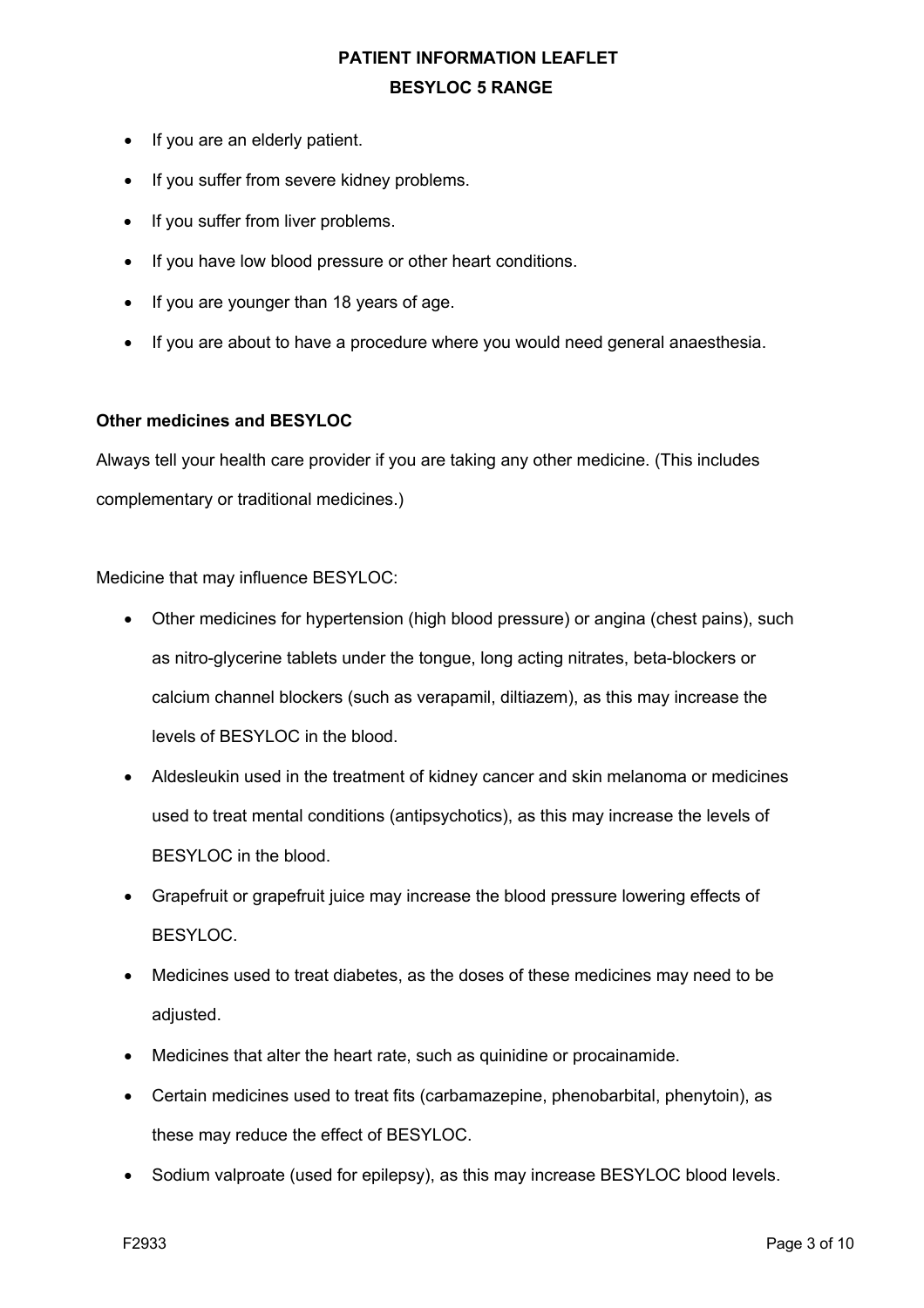(Discuss with your doctor if you are unsure).

- Medicines used to treat viral, fungal and bacterial infections (such as clarithromycin, erythromycin, ketoconazole, itraconazole or rifampicin), or St John's Wort (a herbal medicine used to treat anxiety), as these may lead to either increased or decreased levels of BESYLOC in the blood.
- Ritonavir used in the treatment of HIV infections, as this may lead to increased levels of BESYLOC in the blood.
- Dantrolene (a muscle relaxant) may affect potassium levels in the blood.
- Lithium, as this may result in toxic blood concentrations if used in combination with BESYLOC.

## **BESYLOC with food and drink**

BESYLOC can be taken with or without food.

Grapefruit and grapefruit juice should be avoided (see **Other medicines and BESYLOC**)

### **Pregnancy, breastfeeding and fertility**

If you are pregnant or breastfeeding your baby, think you may be pregnant or are planning to have a baby, please consult your doctor, pharmacist or other health care provider for advice before taking this medicine.

If you are pregnant, or become pregnant whilst taking BESYLOC, stop taking BESYLOC and talk to your doctor as soon as possible (see **Do not take**).

You should not take BESYLOC when breastfeeding your baby (see **Do not take**).

### **Driving and using machines:**

BESYLOC can cause dizziness.

It is not always possible to predict to what extent BESYLOC may interfere with the daily activities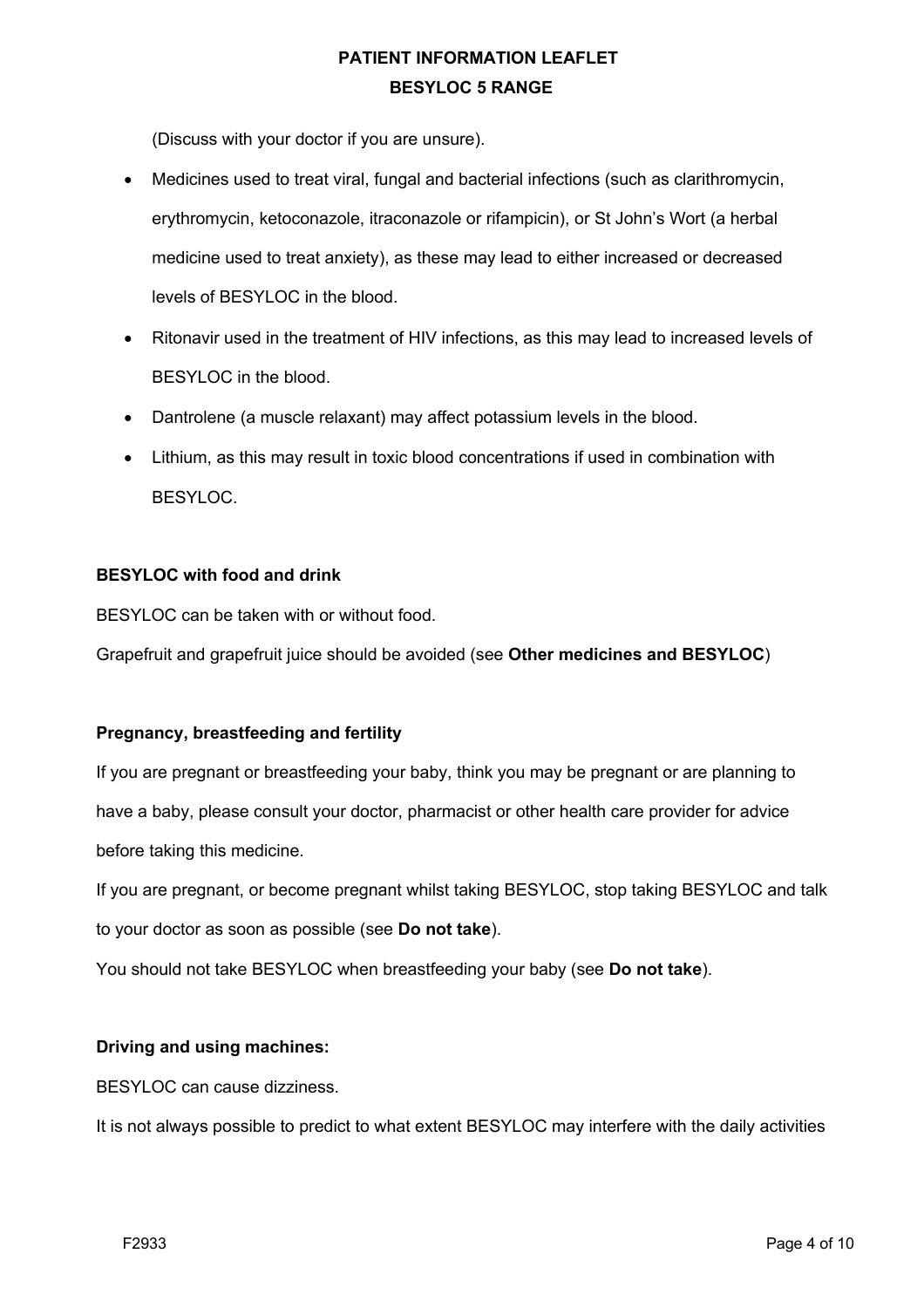of a patient. Patients should ensure that they do not engage in the above activities until they are aware of the measure to which BESYLOC affects them.

#### **3. How to take BESYLOC**

Do not share medicines prescribed for you with any other person. Always use BESYLOC exactly as your doctor has instructed. You should check with your doctor or pharmacist if you are unsure.

The usual dose is:

*Adults:*

A normal starting dose of 5 mg BESYLOC once a day, taken at the same time every day with or without food. Grapefruit and grapefruit juice should be avoided. The tablets should be swallowed whole, with a glass of water. If no improvement is seen after 10 - 14 days, your doctor may increase the dose to the maximum of 10 mg BESYLOC per day (taken as a single dose).

Your doctor will decide on the dose depending on your condition.

Your doctor will tell you how long your treatment with BESYLOC will last. Do not stop treatment early because your condition may worsen. If you have the impression that the effect of BESYLOC is too strong or too weak, tell your doctor or pharmacist.

### **If you take more BESYLOC than you should**

In the event of overdosage, consult your doctor or pharmacist. If neither is available, contact the nearest hospital or poison control centre.

Symptoms of overdose may include:

• Decreased blood pressure resulting in severe dizziness and fainting.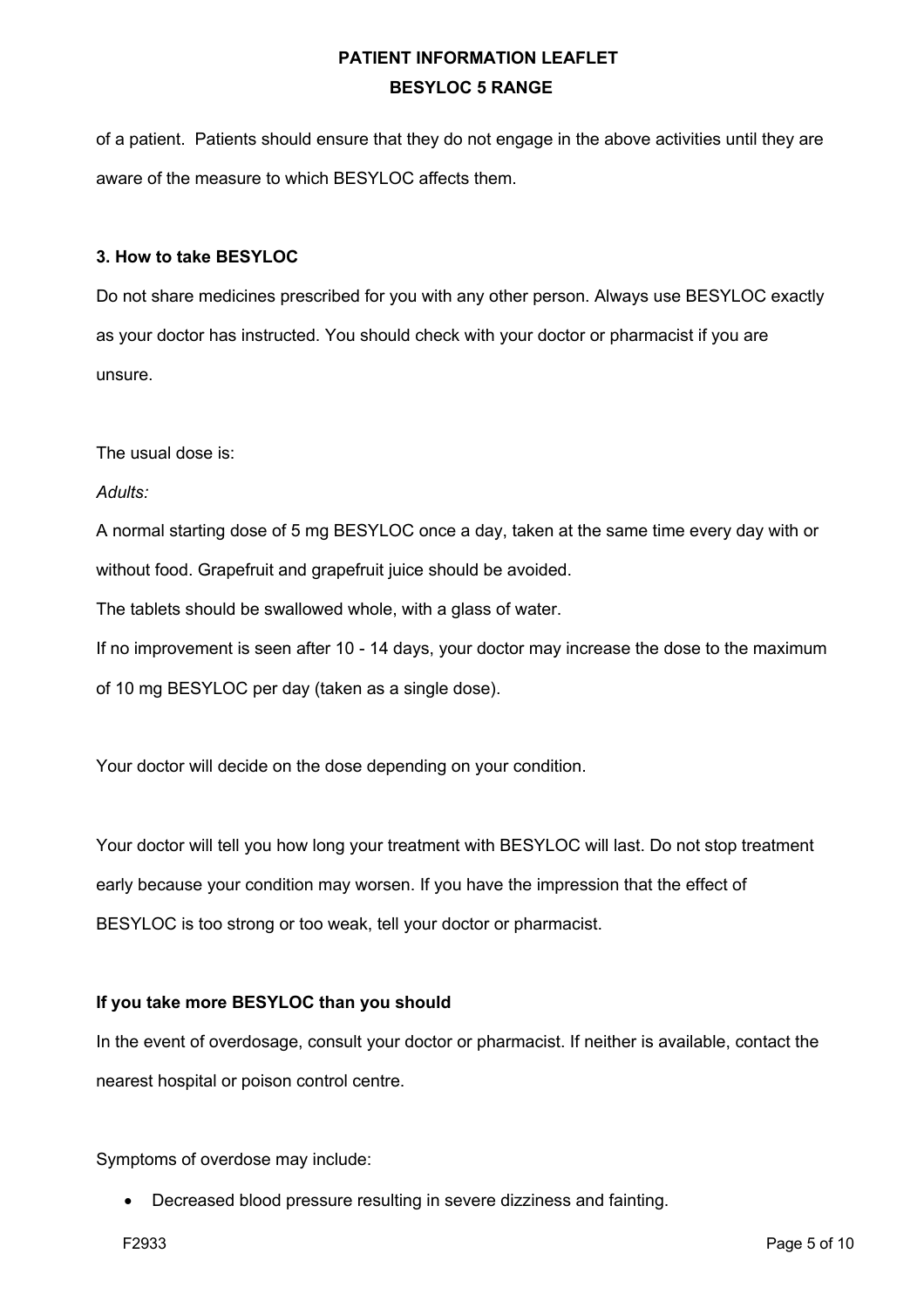## **If you forget to take BESYLOC**

If you forget to take BESYLOC, take it as soon as you remember. If it is almost time for your next dose, skip the missed dose and continue to take the tablet or tablets at the usual time. Do not take a double dose to make up for forgotten individual doses.

## **If you stop taking BESYLOC**

It is important that you continue the course of treatment even if you begin to feel better after a few days. If your treatment with BESYLOC is stopped suddenly, your chest pain may worsen.

### **4. Possible side effects**

BESYLOC can have side effects.

Not all side effects reported for BESYLOC are included in this leaflet. Should your general health worsen, or if you experience any untoward effects while using BESYLOC, please consult your health care provider for advice.

If any of the following happens, stop using BESYLOC and tell your doctor immediately or go to the casualty department at your nearest hospital:

- swelling of the hands, feet, ankles, face, lips, mouth or throat, which may cause difficulty in swallowing or breathing
- rash or itching
- fainting
- jaundice (yellow discolouration of the skin and eyes).

These are all very serious side effects. If you have them, you may have had a serious allergic reaction to BESYLOC. You may need urgent medical attention or hospitalisation.

Tell your doctor immediately or go to the casualty department at your nearest hospital if you notice any of the following: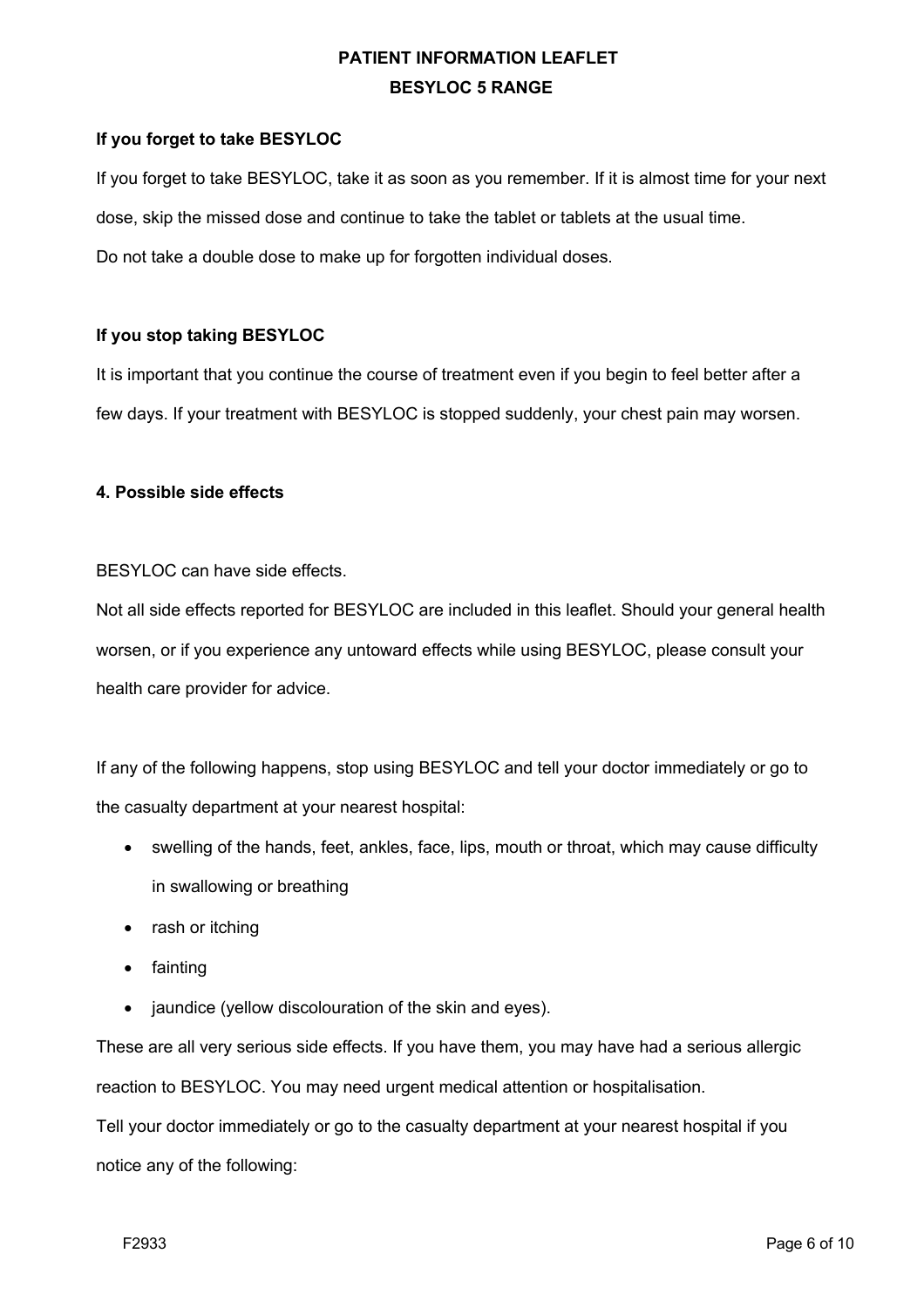- slow heartbeat (bradycardia) or rapid heartbeat (tachycardia), palpitations
- low blood pressure (hypotension) with symptoms such as fainting or light-headedness
- high blood sugar levels (hyperglycaemia)
- hepatitis, a liver condition, with symptoms such as stomach pain, fever, nausea, vomiting or loss of appetite
- weakness, fatigue, weight loss, headache (symptoms of a condition called vasculitis)
- kidney problems (passing less urine than is normal for you)
- pancreatitis (inflammation of the pancreas with symptoms such as stomach pain, increased heart rate and fever).

These are all serious side effects. You may need urgent medical attention.

Tell your doctor if you notice any of the following:

Frequent side effects:

- headache, dizziness and fatigue
- flushing
- nausea, stomach pain, change in bowel habits
- ankle swelling, swelling in any part of the body.

Less frequent side effects:

- joint pain, back pain, muscle cramps or weakness
- mood and/or sleep disorders, depression, anxiety
- reduced sense of touch or sensation (numbness)
- tingling sensation in hands, feet or lips (feeling of "pins and needles")
- involuntary trembling (tremors), increased sweating
- blurred vision, worsening eyesight
- ringing in the ears (tinnitus)
- cough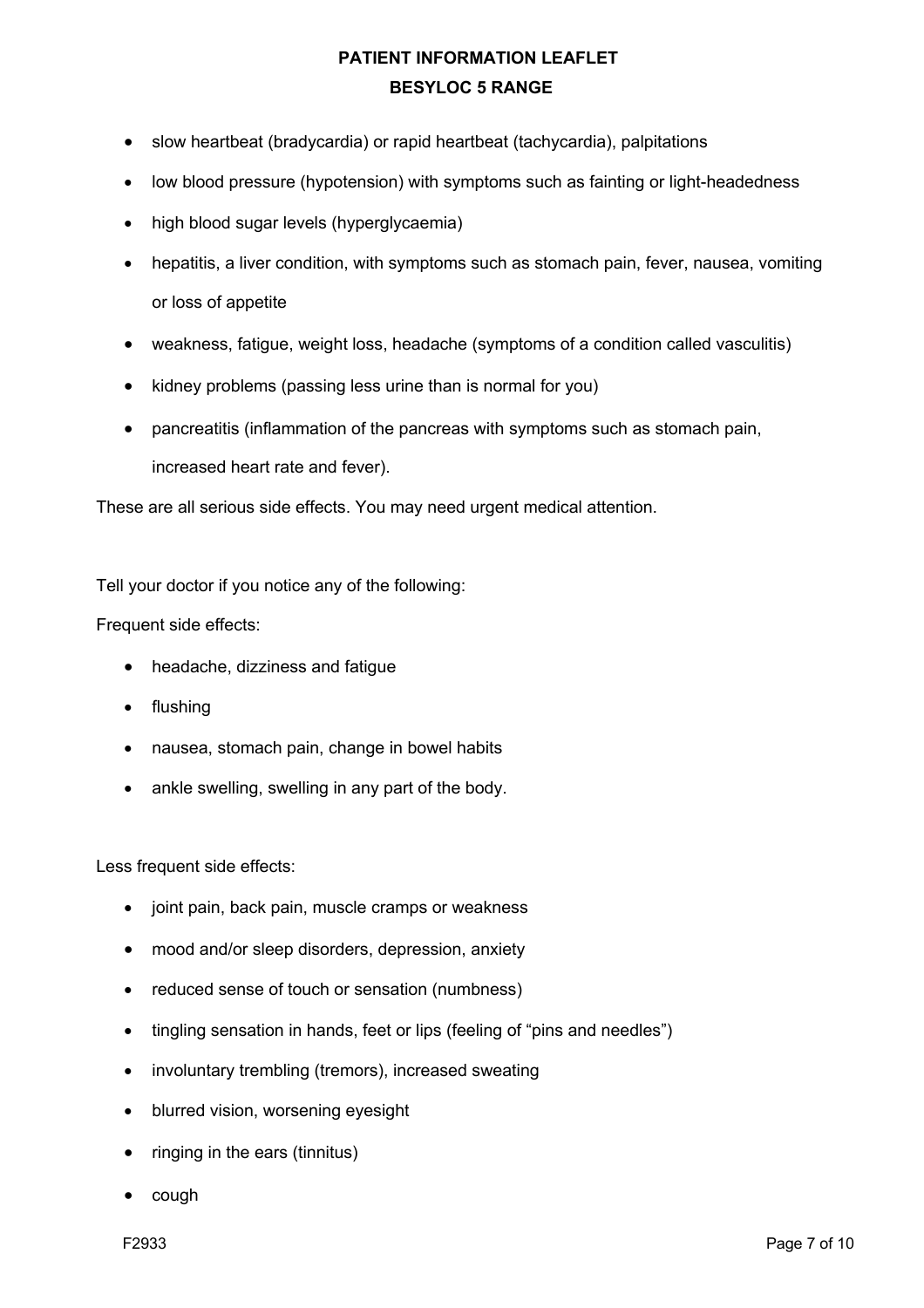- inflammation of the mucous membrane in the nose (rhinitis)
- constipation, vomiting, diarrhoea, indigestion
- dry mouth, swelling of the gums
- passing more urine than is normal for you, especially at night
- skin conditions such as rash, excessive skin pigmentation, hives, itchy skin, hair loss
- change taste perception (including loss of taste)
- problems with sexual performance, enlarged breasts in men
- weight loss or weight gain.

If you notice any side effects not mentioned in this leaflet, please inform your doctor or pharmacist.

### **Reporting of side effects**

If you get side effects, talk to your doctor or pharmacist. This includes any possible side effects not listed in this leaflet. You can also report side effects to SAHPRA via the "**6.04 Adverse Drug** 

**Reporting Form**", found online under SAHPRA's publications:

https://www.sahpra.org.za/Publications/Index/8. By reporting side effects, you can help provide more information on the safety of BESYLOC.

### **5. How to store BESYLOC**

Store all medicines out of reach of children.

Store at or below 30 °C

Store in the original packaging (keep blisters in carton until required for use, protect from light).

Do not use after the expiry date stated on the carton.

Return all unused medicine to your pharmacist.

Do not dispose of unused medicine in drains or sewerage systems (e.g. toilets).

### **6. Contents of the pack and other information**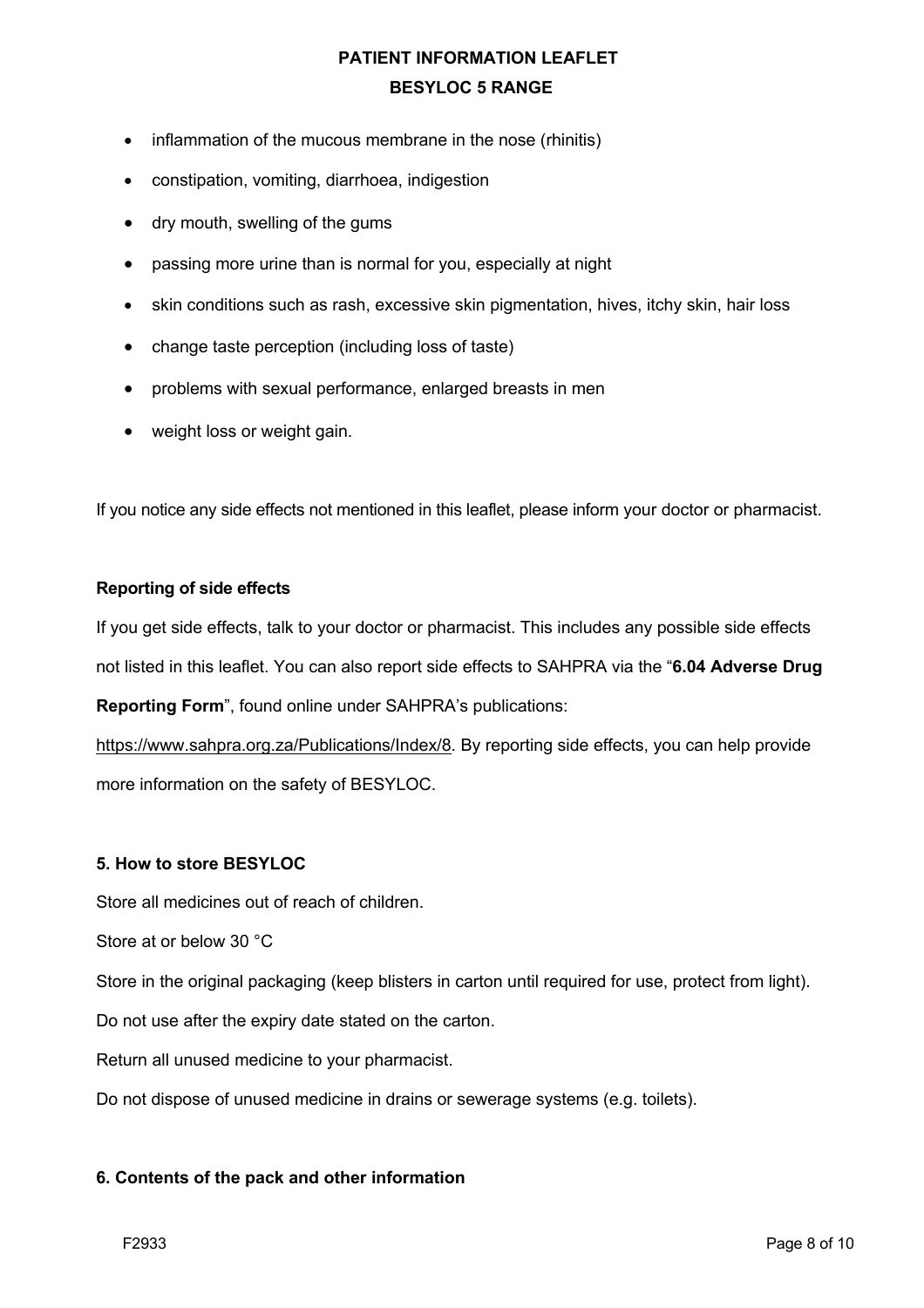## **What BESYLOC contains**

The active substance is amlodipine besylate.

Each BESYLOC 5 mg contains amlodipine besylate equivalent to 5 mg amlodipine.

Each BESYLOC 10 mg contains amlodipine besylate equivalent to 10 mg amlodipine.

## **The other ingredients are:**

*Tablet cores:*

Colloidal anhydrous silica, magnesium stearate, microcrystalline cellulose, pregelatinised starch, sodium starch glycolate.

## **What BESYLOC looks like and contents of the pack**

BESYLOC 5 mg: White, round (diameter 8,0 mm), slightly biconvex, bevelled edge tablet, scored on one side.

BESYLOC 10 mg: White, round (diameter 10,5 mm), slightly biconvex, with bevelled edges.

BESYLOC 5 mg: Opaque PVC / Aluminium foil blisters of 30 tablets, contained in a printed outer carton.

BESYLOC 10 mg:Opaque PVC / Aluminium foil blisters of 30 tablets, contained in a printed outer carton.

## **Holder of Certificate of Registration**

Pharma Dynamics (Pty) Ltd 1<sup>st</sup> Floor, Grapevine House, Steenberg Office Park

Silverwood Close

Westlake, Cape Town

7945, South Africa

Tel: + 27 21 707 7000

www.pharmadynamics.co.za